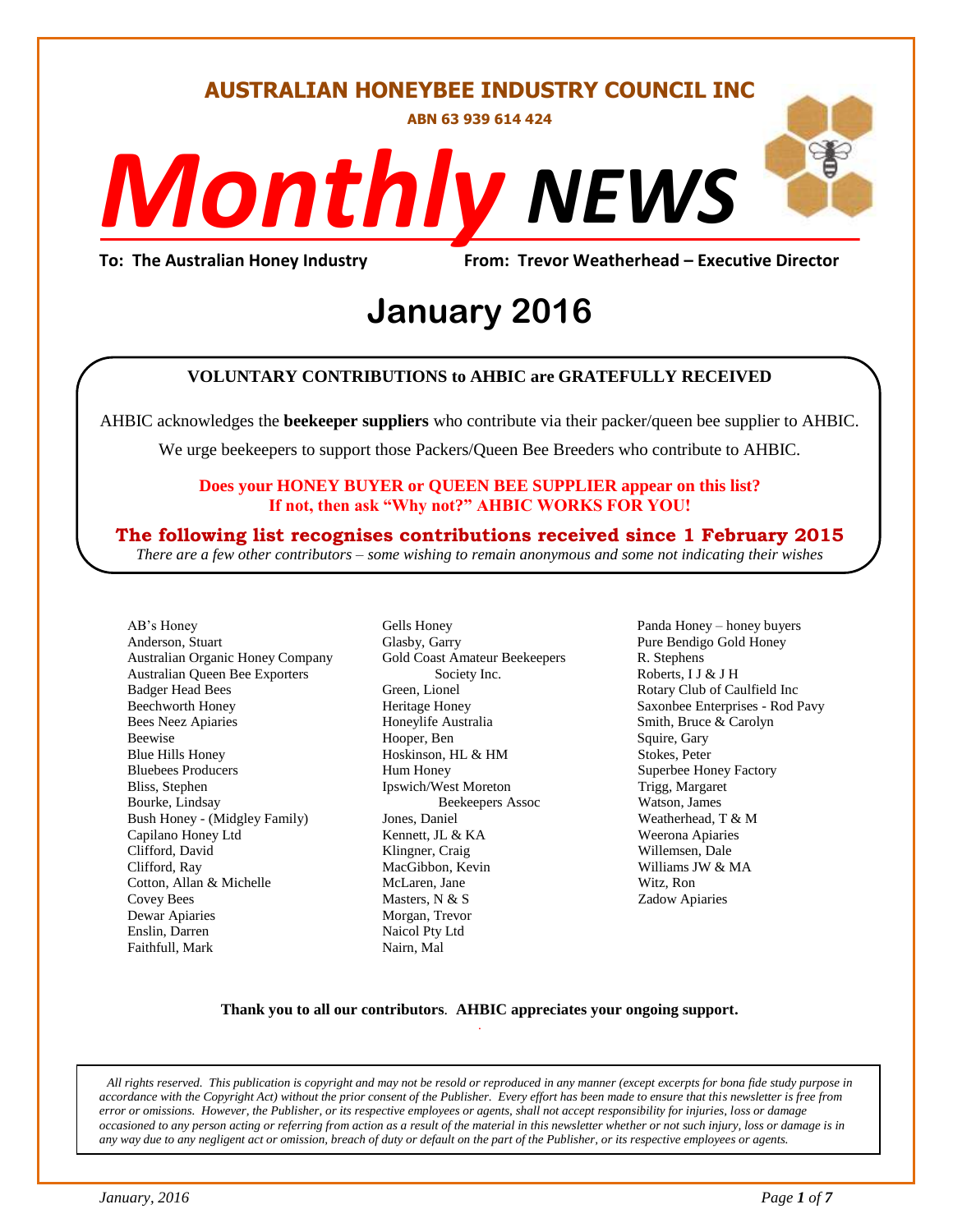#### **SENSATIONAL REPORTING**

Most would have seen the recent article published by Fairfax Media which appeared in The Age and Sydney Morning Herald and several other papers. To say it was sensationalist would be to put it mildly.

To say that honey can make you sick is just poor journalism.

Industry and Food Standards Australia New Zealand (FSANZ) recognises that honey produced from Paterson's Curse will contain these Pyrrolizidine alkaloids (PA's) as reported in the article and that consumers should not exclusively eat large quantities of this honey. In 2000, FSANZ set a tolerable daily intake of 1.0  $\mu$ g/kg of body weight per day as a guide to industry and consumers when considering an appropriate food content of plant alkaloids.

Dr. Peter Brooks from the University of the Sunshine Coast estimated that the average 75 kg adult would need to consume 500g of this type of honey daily to reach the precautionary level.

It should be noted that there is not one single case anywhere in the world that documents human health being unfavourably affected as a consequence of the consumption of honey containing the extremely low levels of alkaloids being reported.

The Food Safety and Prevention of Residues Committee of AHBIC had three teleconferences and the media contacts were handled by AHBIC. Thank you to those beekeepers who referred media enquiries onto AHBIC. AHBIC handled 15 radio interviews, 3 TV appearances, several newspaper interviews plus enquiries from beekeepers.

Information has been put on the AHBIC website and an information sheet was prepared for sending to retail outlets and overseas customers. We need to be positive. The issue has currently died down in the media.

The effect was even felt overseas with various Government officials fielding enquiries which AHBIC has been able to help by providing the information sheet to reassure those markets.

It is hard to work out why honey is being singled out when other foods such as teas, herbal products, milk, meat, grains and cereals also contain PA's. Even photos of the effect of other foods on people are being shown in videos, but nothing to say what the food was, leaving people to link honey with those photos. One photo is from Afghanistan showing the effect of flour not honey. Quite misleading. To reiterate there have been no known cases of honey making people sick.

PA's in some honeys is an issue that our industry has been addressing for several years now and that work will continue. No doubt this will be raised at the upcoming State conferences and the AHBIC AGM.

#### **REGULATION OF AUSTRALIAN AGRICULTURE**

Remember that the submission is due in by 12 February, 2016. If anyone has any comments they would like AHBIC to consider please let me know. Often beekeepers complain that there is too much red tape or there is too much regulation or in some cases not enough. Now is the opportunity to put those views forward.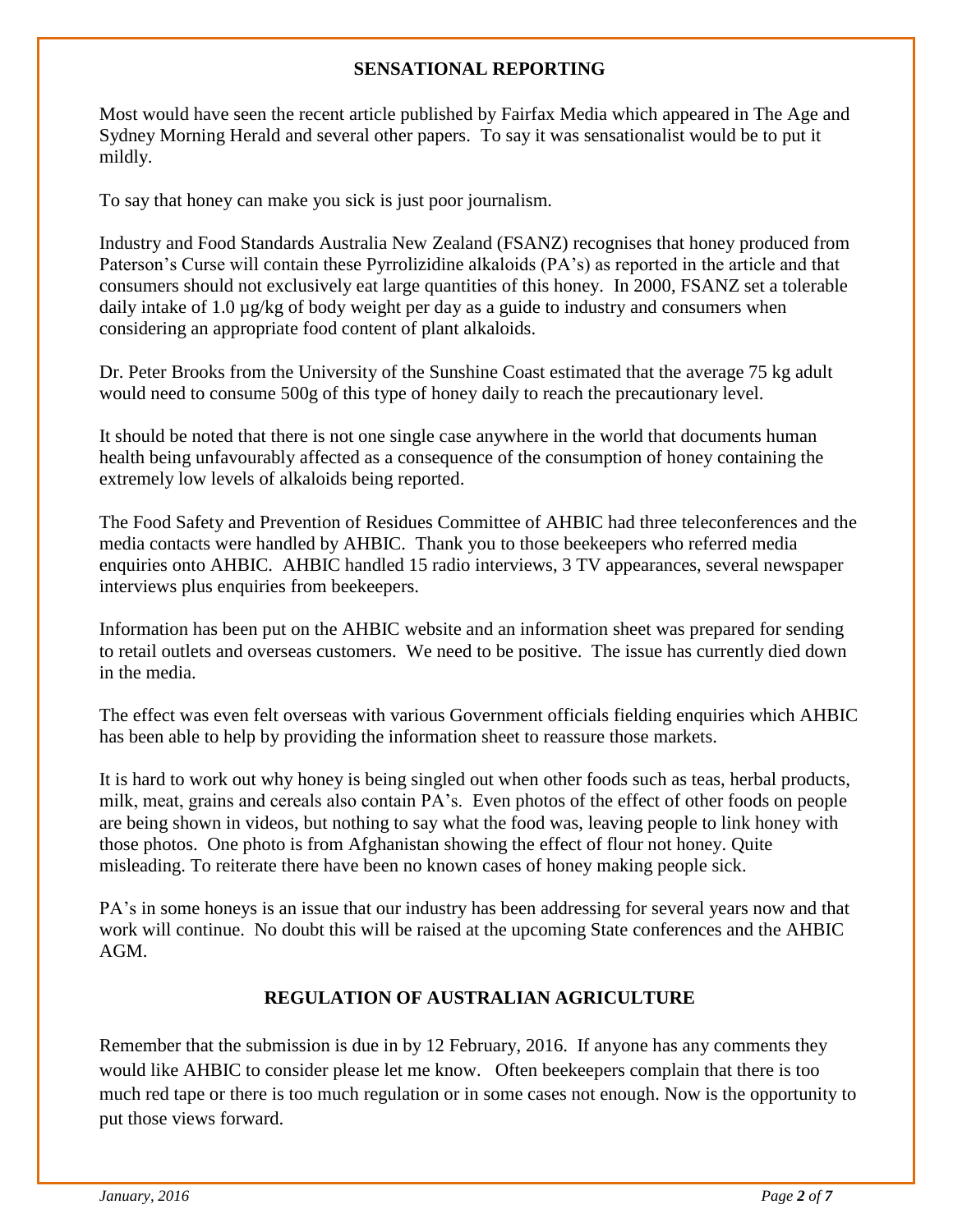#### **A UNITED BEE INDUSTRY**

The Western Australian Bee Industry has great pleasure in announcing the formation and incorporation of the Bee Industry Council of Western Australia (BICWA) in December 2015. BICWA is a non-profit company limited by guarantee.

BICWA brings together the four prime bee industry organisations in Western Australia. The purpose of the formation of BICWA is to foster, promote and enhance a sustainable bee industry in Western Australia and to protect the interest of producers and co-dependent industries and organisations. It is also a point of contact for bee industry matters.

These groups and their representatives are;

- 
- o Agricultural Produce Commission,
- 
- 
- o WA Farmers Beekeepers Section Leilani Leyland (Secretary) & Rod Pavy
	- Beekeepers Producers' Committee Colin Fleav (Chairman) & Tiffane Bates
- o WA Beekeepers Association Wayne Ridley & Peter Detchon
- o WA Apiarists Association Geoff Defrenne & Gary Templeton

We look forward to a continuing positive relationship with all interested and supportive entities.

#### **COUNTRY OF ORIGIN LABELLING**

I attended a Country of Origin labelling seminar in Brisbane this month. Some pertinent points are:--

- There will now be no Country of Origin labelling within the Food Standards Code. It will now be under Australian Consumer Law.
- It is anticipated that details will be finalised by the middle of this year
- Proposed labelling requirements are on the Country of Origin website
- Clarification of "Made in" claims
- Closing loopholes for "Packed in" claims
- The kangaroo symbol will be used on all labels except for packed in
- Removing the 50% local cost claim for "Made in"
- When overseas content is included, but is seasonal, an average statement can be made
- Transitional arrangements are yet to be determined
- Website is<https://consult.industry.gov.au/cool-taskforce/cool>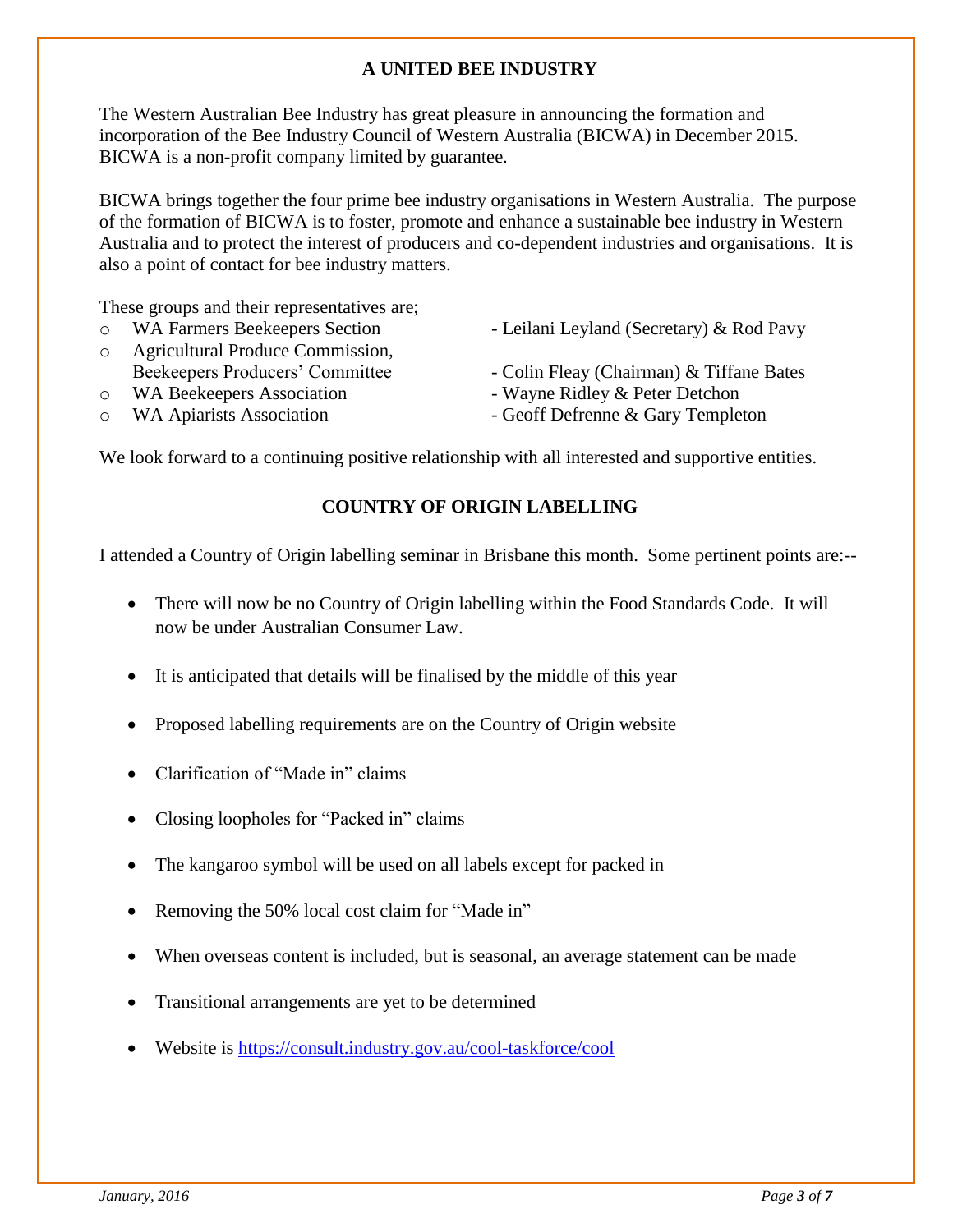#### **NEW ZEALAND CONFERENCE**

The Kiwis have advised of their conference at Rotorua on  $19 - 21$  June, 2016. Details can be found at<http://apicultureconference2016.co.nz/>

#### **AGM**

Annual conferences for 2016 as I have them are:-

| <b>Queensland Beekeepers Association</b>     | 13 & 14 July, Townsville      |
|----------------------------------------------|-------------------------------|
| New South Wales Apiarists Association        | 12 & 13 May, Albury           |
| <b>Tasmanian Beekeepers Association</b>      | $27 - 28$ May, St. Helens     |
| WA Farmers Federation - Beekeeping Section   | 6 May                         |
| South Australian Apiarists Association       | 16 – 17 June, Kangaroo Island |
| Victorian Apiarists Association              | 8 – 9 June, Wangaratta        |
| Honey Packers and Marketers Association      | <b>TBA</b>                    |
| National Council of Pollination Associations | <b>TBA</b>                    |
| Australian Queen Bee Breeders Association    | <b>TBA</b>                    |
| Australian Honey Bee Industry Council        | 15 July, Townsville           |
|                                              |                               |

#### **ACCOMMODATION AT TOWNSVILLE**

For those who will be attending the AHBIC AGM in Townsville and also attending the Queensland Beekeepers Association conference, accommodation bookings can be made with the Mercure. The quoted rate is \$149 per room per night, room only. However if you wish to stay longer, either before or after the conferences, the Mercure will give you the same rate.

Bookings can be made by phoning 07 4759 4900 or emailing at [res2@mercuretownsville.com.au](mailto:res2@mercuretownsville.com.au) Please quote reference number BEE070716.

#### **NEW CHEMICAL REGISTRATIONS**

**Application no.:** 103553 **Product name:** Ezycrop Alpha-Cypermethrin 100 Duo Insecticide **Active constituent/s:** 100 g/L alpha-cypermethrin **Applicant name:** Ezycrop Pty Ltd **Applicant ACN:** 156 476 827 **Summary of use** For the control of insect pests including heliothis (Helicoverpa spp.) on various crops and red legged earth mite and blue oat mite on certain field crops and pastures and certain pests on fruit and vegetable crops as specified in the direction for use table **Date of registration/approval:** 10 December 2015 **Product registration no.:** 81651

**Label approval no.:** 81651/103553 **Application no.:** 60731 **Product name: Starkle 200 SG Insecticide**<br> **Active constituent/s:** 200 g/kg dinotefuran **Active constituent/s:** 200 g/kg dinotefuran<br> **Applicant name:** Applicant name: Agnova Technologie: **Applicant ACN:**<br>Summary of use

**Date of registration/approval:** 22 December 2015<br> **Product registration no.:** 69398 **Product registration no.:** 

Agnova Technologies Pty Ltd<br>097 705 158 For the control of silverleaf, whitefly and green mirid in cotton. 69398/60731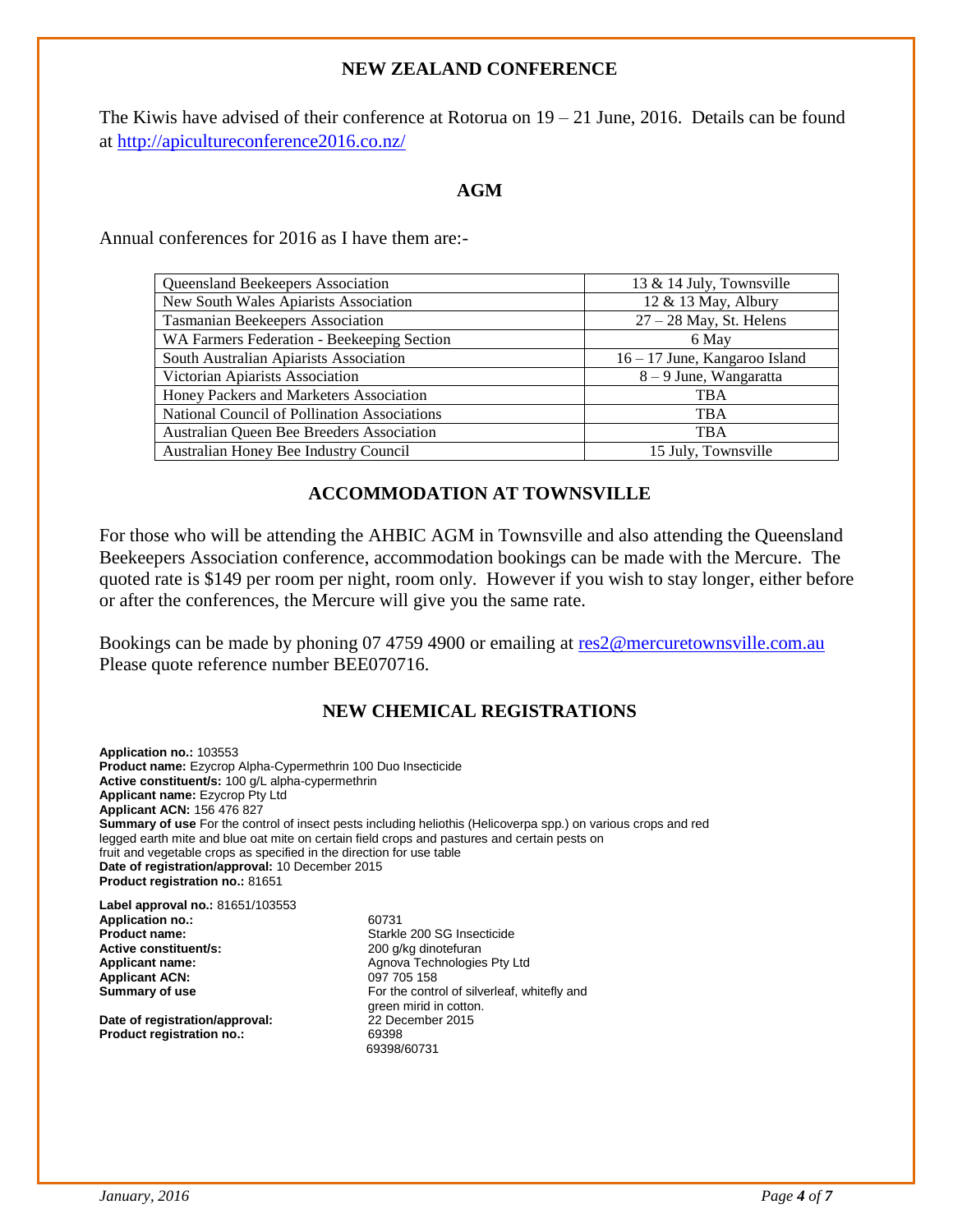**Label approval no.: Application no.:** 104335<br> **Product name:** Relyon

**Applicant ACN:**<br>Summary of use

**Product name: Relyon Omethon 290 Insecticide**<br>**Active constituent/s:** 290 q/L omethoate (an anticholin 290 g/L omethoate (an anticholinesterase compound) **Applicant name:** <br> **Applicant ACN:** <br> **Applicant ACN:** <br>  $0.09660879$ For the control of redlegged earth mite, blue oat mite and lucerne flea on pastures, cereals, oilseed and legume crops, and bluegreen aphid and cowpea aphid on pasture legumes, lucerne, faba beans and vetch. 19 January 2016

**Date of registration/approval: Product registration no.:** 81882<br>
Label approval no.: 81882/104335 **Label approval no.:** 81882/1<br> **Application no.:** 81882/102726 **Application no.: 102726**<br> **Active constituent/s:** Transfluthrin **Active constituent/s:**<br>Applicant name: **Applicant ACN: Date of approval:** 19 January 2016<br> **Approval no:** 21276 Approval no.:

Tagros Chemicals India, Ltd.<br>N/A **Summary of use:** For use in agricultural chemical products.<br> **Date of approval:** The Summary 2016

#### **TASMANIAN FIRES**

I spoke with Lindsay Bourke, President of the Tasmanian Beekeepers Association, about the fires in Tasmania and the effect on beekeepers.

Good beekeeping territory has been lost, mainly good manuka country. Manuka will regenerate after the fires but leatherwood will not regenerate in ash and is very slow growing.

Some beekeepers were able to get hives into the leatherwood country and take a risk that they would not have their hives burnt whilst others were not allowed in.

There have been some hives burnt in the fires but the full picture has not yet emerged.

Hives that have been able to be positioned on the leatherwood are filling well and some have already extracted honey. It is expected that the leatherwood will yield for about another month and then a further month is required to get the honey off the hives. There was not much white honey produced earlier in the season so Tasmanian beekeepers are relying on a good leatherwood flow.

Let us hope that the fires are able to be contained and that there is suitable weather for the leatherwood to continue to yield.

To compound the problem there have been reports of vandalism of hives.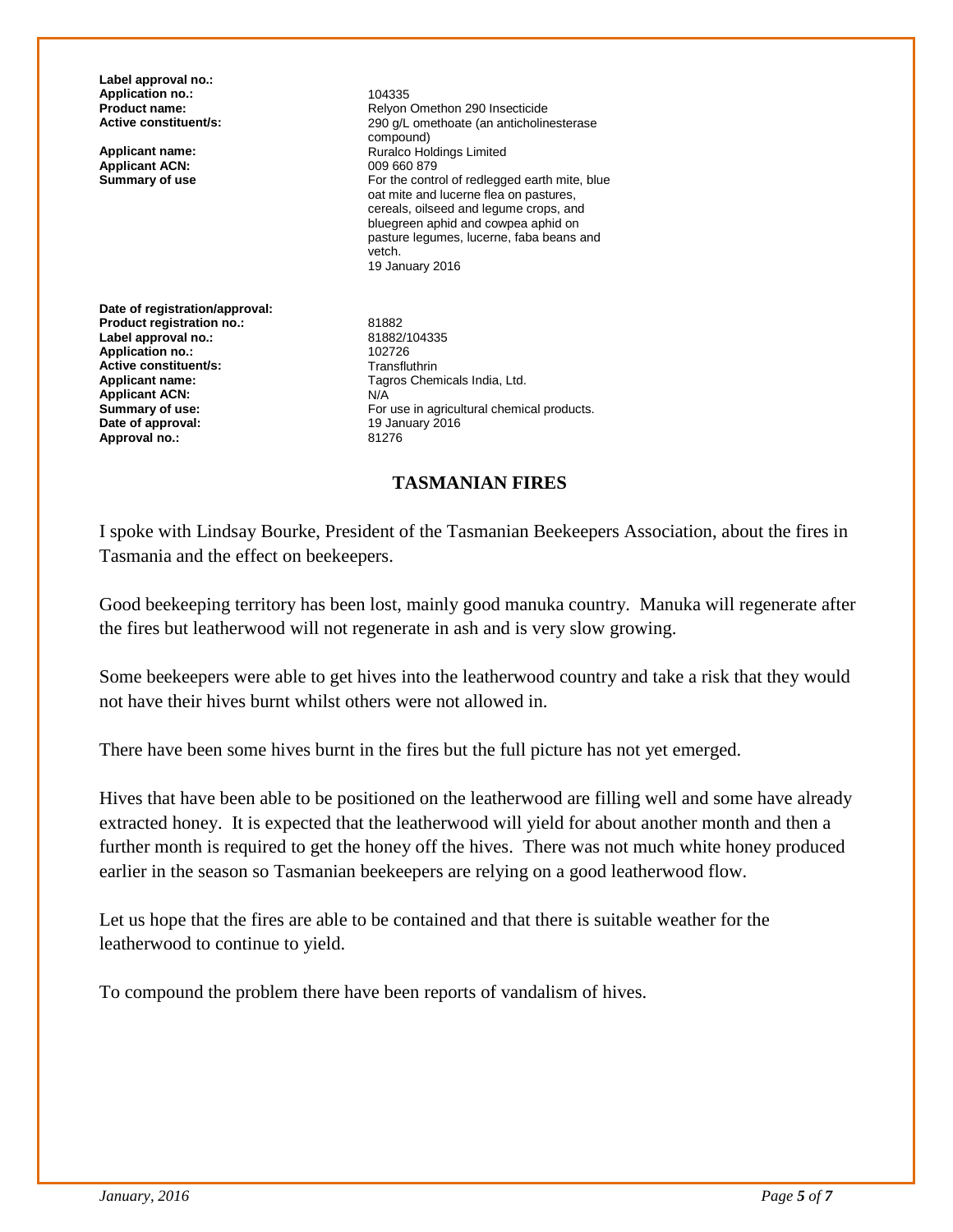

**Australian Government** 

**Department of Agriculture** and Water Resources

### **Exports Enhanced Traceability System Information Sessions**

The Government is designing a modern and streamlined exports enhanced traceability system to support overseas market access for exports of agricultural product and to better verify and support overseas market access.

The project will include modernising the existing IT system platforms of EXDOC (Export Documentation system) and the export establishment registration database (ER).

Our aim is to improve our clients experience with government service delivery and minimise duplication of data requirements across the department through:

- modernising the existing internal support systems
- automation of remaining manual processes and certification to support improved product traceability
- introduction of interactive workflow processes for export clients
- supported decision making
- better responsiveness to changes in importing country requirements
- increased visibility across the export supply chain
- automation of review processes and billing
- reduced cost of service delivery
- improved reporting and accessibility to information to support market access and responsiveness in the event of an incursion or food safety incident

Project representatives are planning to run Information workshops at various locations around the country during February and March 2016.

Dates are yet to be finalised but at this stage we are looking at **Melbourne** in early February, **Perth**, **Adelaide** and **Sydney** during late February and **Brisbane** in March.

Additional sessions will be scheduled during March if they are required.

Dates, times & locations will be provided once numbers are confirmed.

Register your interest in attending one of the workshops by emailing the project contact by the end of January. **Contact: EnhancedTraceabilityProject@agriculture.gov.au**

Please provide your name, company details, preferred contact details and location.